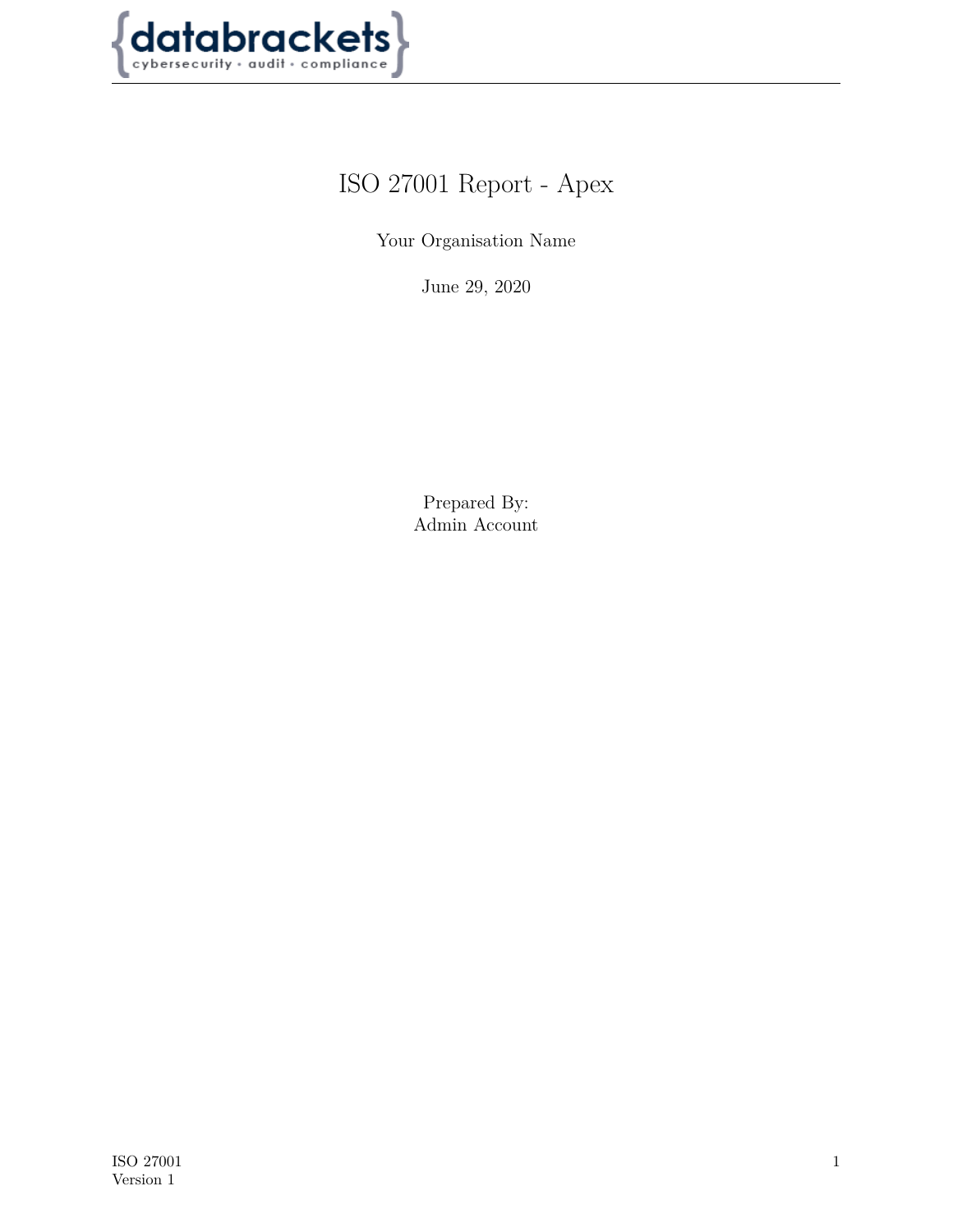

## **Contents**

|                       | 1 Executive Summary                                                                                                                                    | 3                                                                                                                                                                                                                                                                                                                                                                                   |  |  |  |  |  |  |  |  |
|-----------------------|--------------------------------------------------------------------------------------------------------------------------------------------------------|-------------------------------------------------------------------------------------------------------------------------------------------------------------------------------------------------------------------------------------------------------------------------------------------------------------------------------------------------------------------------------------|--|--|--|--|--|--|--|--|
|                       | 2 Results Overview                                                                                                                                     |                                                                                                                                                                                                                                                                                                                                                                                     |  |  |  |  |  |  |  |  |
| 3 Action Plan Summary |                                                                                                                                                        |                                                                                                                                                                                                                                                                                                                                                                                     |  |  |  |  |  |  |  |  |
|                       | 4 Identified Risks with Action Plan<br>A.6.1.1 Management commitment to information security $\dots \dots \dots \dots \dots \dots \dots$<br>4.1<br>4.2 | $5^{\circ}$<br>$5\phantom{.00}$<br>$\frac{5}{2}$                                                                                                                                                                                                                                                                                                                                    |  |  |  |  |  |  |  |  |
| 5.                    | Managed or Not Present Risks                                                                                                                           | 5                                                                                                                                                                                                                                                                                                                                                                                   |  |  |  |  |  |  |  |  |
|                       | 5.1                                                                                                                                                    | 6                                                                                                                                                                                                                                                                                                                                                                                   |  |  |  |  |  |  |  |  |
| 6                     | <b>Unidentified Risks</b>                                                                                                                              | 6                                                                                                                                                                                                                                                                                                                                                                                   |  |  |  |  |  |  |  |  |
|                       | 6.1                                                                                                                                                    | $6\phantom{.0000}\phantom{.0000}\phantom{.0000}\phantom{.0000}\phantom{.0000}\phantom{.0000}\phantom{.0000}\phantom{.0000}\phantom{.0000}\phantom{.0000}\phantom{.0000}\phantom{.0000}\phantom{.0000}\phantom{.0000}\phantom{.0000}\phantom{.0000}\phantom{.0000}\phantom{.0000}\phantom{.0000}\phantom{.0000}\phantom{.0000}\phantom{.0000}\phantom{.0000}\phantom{.0000}\phantom$ |  |  |  |  |  |  |  |  |
|                       | 6.2                                                                                                                                                    |                                                                                                                                                                                                                                                                                                                                                                                     |  |  |  |  |  |  |  |  |
|                       | 6.3                                                                                                                                                    |                                                                                                                                                                                                                                                                                                                                                                                     |  |  |  |  |  |  |  |  |
|                       | 6.4                                                                                                                                                    |                                                                                                                                                                                                                                                                                                                                                                                     |  |  |  |  |  |  |  |  |
|                       | 6.5                                                                                                                                                    | -9                                                                                                                                                                                                                                                                                                                                                                                  |  |  |  |  |  |  |  |  |
|                       | 6.6                                                                                                                                                    | 12                                                                                                                                                                                                                                                                                                                                                                                  |  |  |  |  |  |  |  |  |
|                       | 6.7<br>A.12 Information systems acquisition, development and maintenance $\dots \dots \dots \dots$                                                     | 14                                                                                                                                                                                                                                                                                                                                                                                  |  |  |  |  |  |  |  |  |
|                       | 6.8                                                                                                                                                    | 15                                                                                                                                                                                                                                                                                                                                                                                  |  |  |  |  |  |  |  |  |
|                       | 6.9                                                                                                                                                    | 16                                                                                                                                                                                                                                                                                                                                                                                  |  |  |  |  |  |  |  |  |
|                       |                                                                                                                                                        | 16                                                                                                                                                                                                                                                                                                                                                                                  |  |  |  |  |  |  |  |  |
|                       |                                                                                                                                                        | 17                                                                                                                                                                                                                                                                                                                                                                                  |  |  |  |  |  |  |  |  |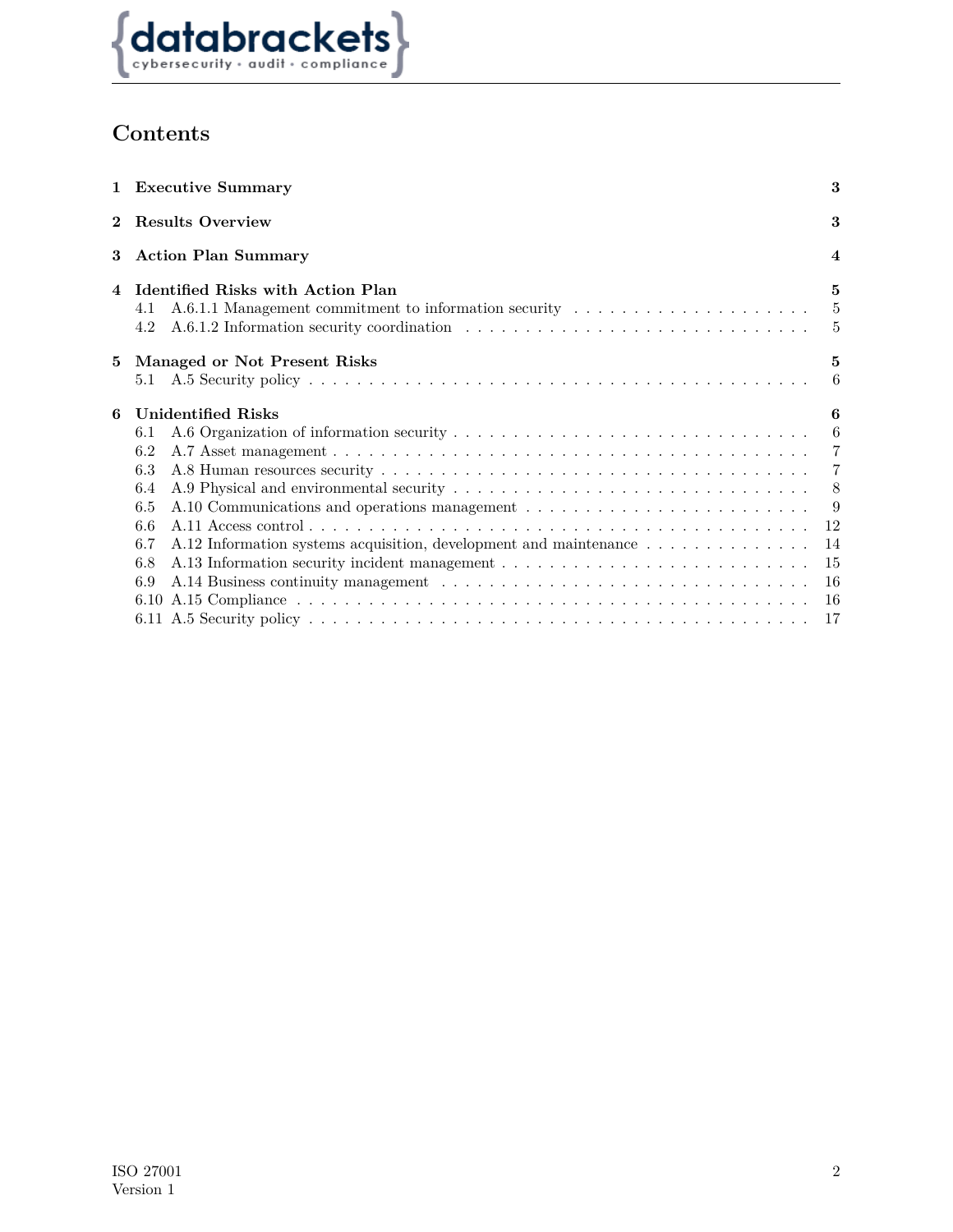

## <span id="page-2-0"></span>**1 Executive Summary**



## <span id="page-2-1"></span>**2 Results Overview**

<span id="page-2-2"></span>

| Module                                | Incl in As- | Areas<br># | Pass %  | Failure % | Not Appli- |
|---------------------------------------|-------------|------------|---------|-----------|------------|
|                                       | sessment    | Covered    |         |           | cable      |
| A.5 Security policy                   | Yes         | 3          | $100\%$ | $0\%$     | $\Omega$   |
| A.6 Organization of information secu- | Yes         | 12         | 83\%    | 17\%      | $\Omega$   |
| rity                                  |             |            |         |           |            |
| A.7 Asset management                  | Yes         | 6          | $100\%$ | $0\%$     | $\Omega$   |
| A.8 Human resources security          | Yes         | 10         | $100\%$ | $0\%$     | $\Omega$   |
| A.9 Physical and environmental secu-  | Yes         | 14         | $100\%$ | $0\%$     | $\Omega$   |
| rity                                  |             |            |         |           |            |
| A.10 Communications and operations    | Yes         | 33         | $100\%$ | $0\%$     | $\Omega$   |
| management                            |             |            |         |           |            |
| A.11 Access control                   | Yes         | 26         | $100\%$ | $0\%$     | $\Omega$   |
| A.12 Information systems acquisition, | Yes         | 17         | $100\%$ | $0\%$     | $\Omega$   |
| development and maintenance           |             |            |         |           |            |
| A.13 Information security incident    | Yes         | 6          | 100\%   | $0\%$     | $\Omega$   |
| management                            |             |            |         |           |            |
| A.14 Business continuity management   | Yes         | 6          | $100\%$ | $0\%$     | $\Omega$   |
| A.15 Compliance                       | Yes         | 11         | $100\%$ | $0\%$     | $\Omega$   |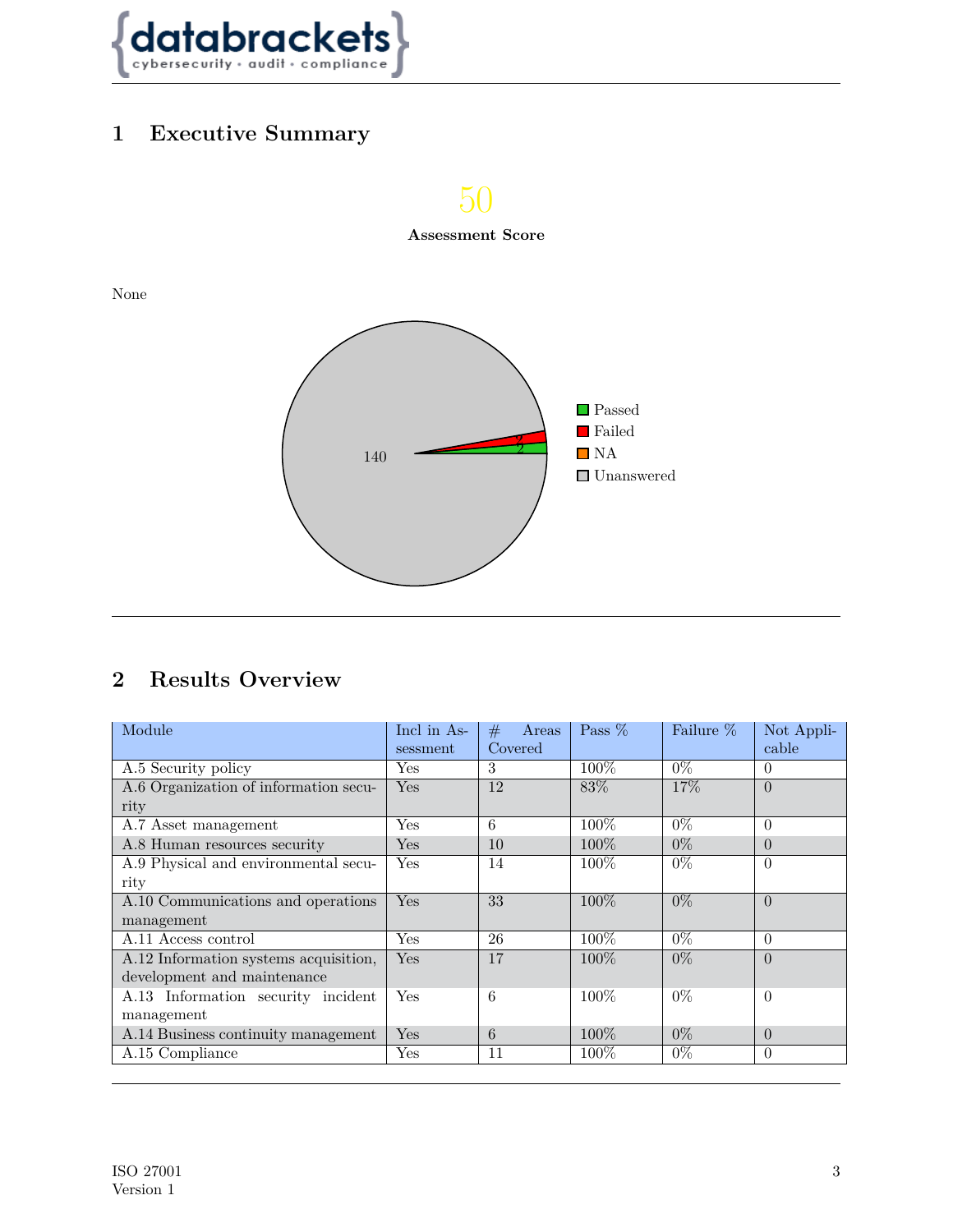

## **3 Action Plan Summary**

| Module    | Question                   | Action Plan | Priority | Due Date | <b>Status</b> |
|-----------|----------------------------|-------------|----------|----------|---------------|
| A.6.1     | A.6.1.1 Management com-    |             | Medium   | None     | Overdue       |
| Internal  | mitment to information se- |             |          |          |               |
| organiza- | cur                        |             |          |          |               |
| tion      |                            |             |          |          |               |
| A.6.1     | A.6.1.2 Information secu-  |             | Medium   | None     | Overdue       |
| Internal  | rity coordination          |             |          |          |               |
| organiza- |                            |             |          |          |               |
| tion      |                            |             |          |          |               |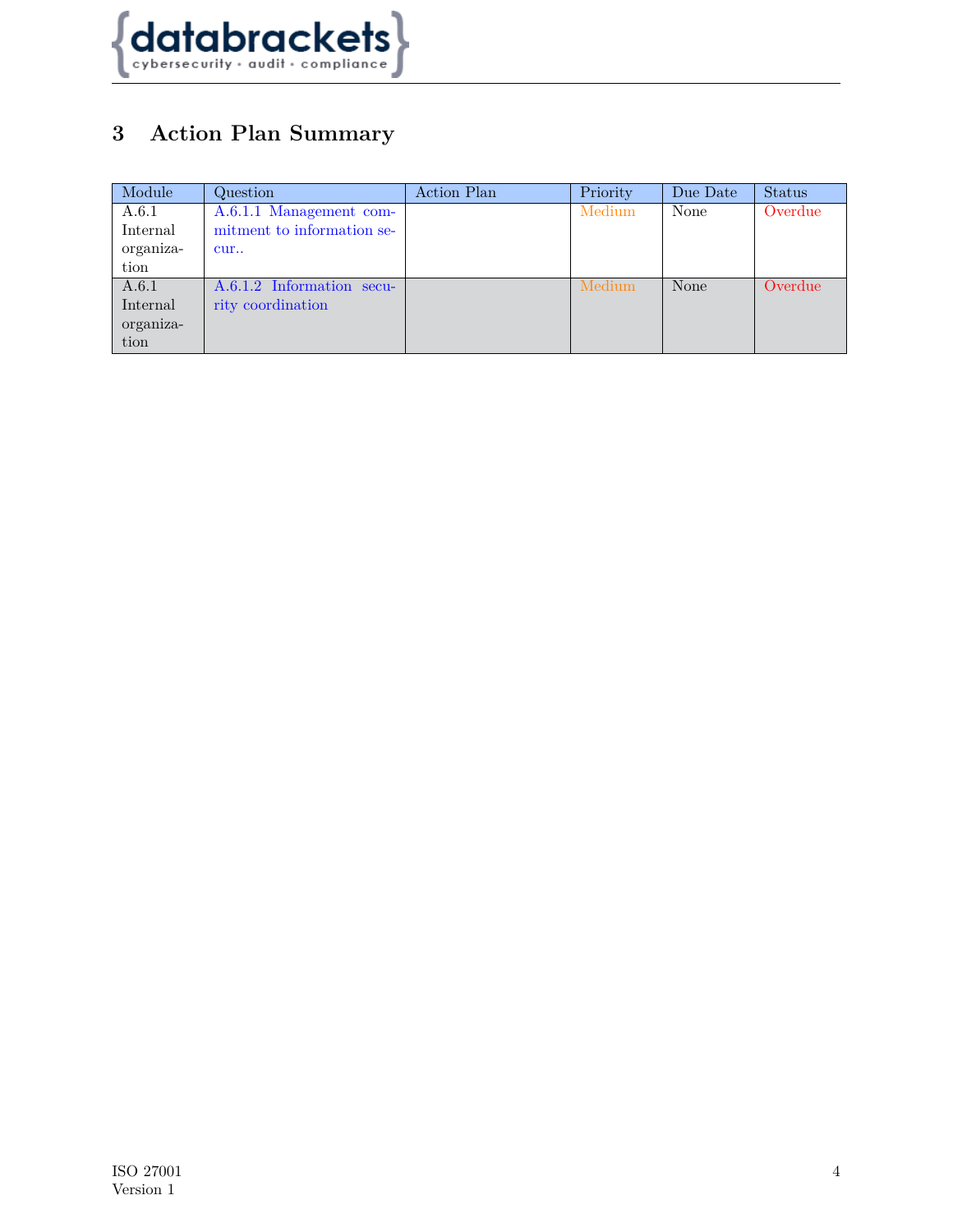

## <span id="page-4-0"></span>**4 Identified Risks with Action Plan**

These are risks that have been identified, evaluated, and have an Action Plan. We have identified 0 high, 2 medium, and 0 low action items. Of all items in the action plan, 2 are pending and 0 are complete.

#### <span id="page-4-1"></span>**4.1 A.6.1.1 Management commitment to information security**

**Module:** A.6.1 Internal organization

**Response:** Partially Implemented

**Comments:** This control is partially implemented according to the description and intent of the control. Required evidence, if any, is attached.

**Action Plan:** None

**Status:** Overdue

**Priority:** Medium

<span id="page-4-2"></span>**Target Date for Completion:** None

#### **4.2 A.6.1.2 Information security coordination**

**Module:** A.6.1 Internal organization

**Response:** Not Implemented

**Comments:** This control is not implemented yet according to the description and intent of the control. Required evidence, if any, is attached.

**Action Plan:** None

**Status:** Overdue

**Priority:** Medium

**Target Date for Completion:** None

### <span id="page-4-3"></span>**5 Managed or Not Present Risks**

<span id="page-4-4"></span>Problems that have been managed or are not present in your organization.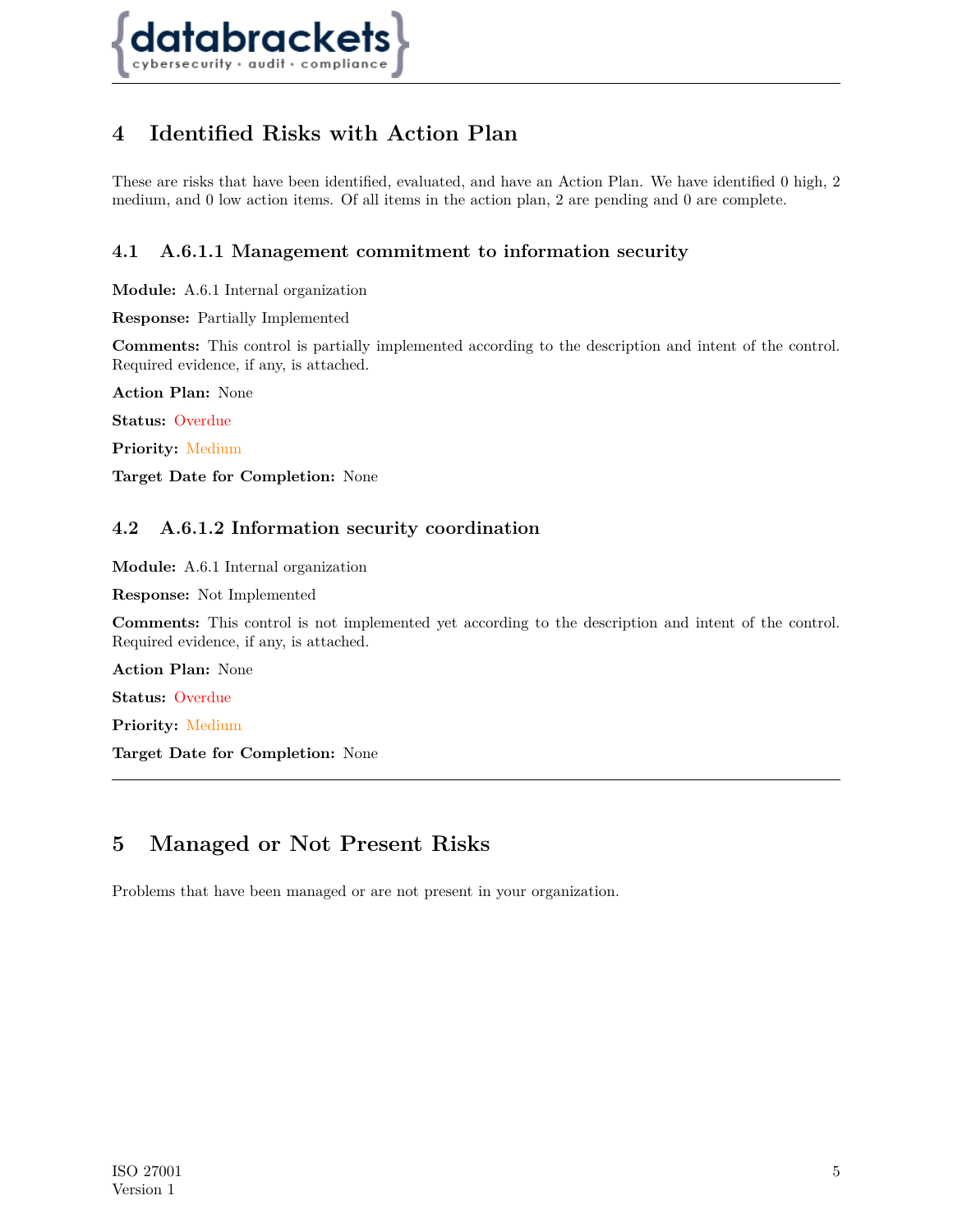

#### **5.1 A.5 Security policy**

#### **5.1.1 A.5.1 Information security policy**

#### **5.1.1.1 A.5.1.1 Information security policy document**

#### **Response:** Implemented

**Comments:** This control is fully implemented according to the description and intent of the control. Required evidence, if any, is attached.

#### **5.1.1.2 A.5.1.2 Review of the information security policy**

#### **Response:** Implemented

**Comments:** This control is fully implemented according to the description and intent of the control. Required evidence, if any, is attached.

### <span id="page-5-0"></span>**6 Unidentified Risks**

<span id="page-5-1"></span>Risks that have not been identified yet due to question not being answered.

#### **6.1 A.6 Organization of information security**

#### **6.1.1 Overview of "ORGANIZATION OF INFORMATION SECURITY" policy**

#### **6.1.2 A.6.1 Internal organization**

- **6.1.2.1 A.6.1.3 Allocation of information security responsibilities**
- **6.1.2.2 A.6.1.4 Authorization process for information processing facilities**
- **6.1.2.3 A.6.1.5 Confidentiality agreements**
- **6.1.2.4 A.6.1.6 Contact with authorities**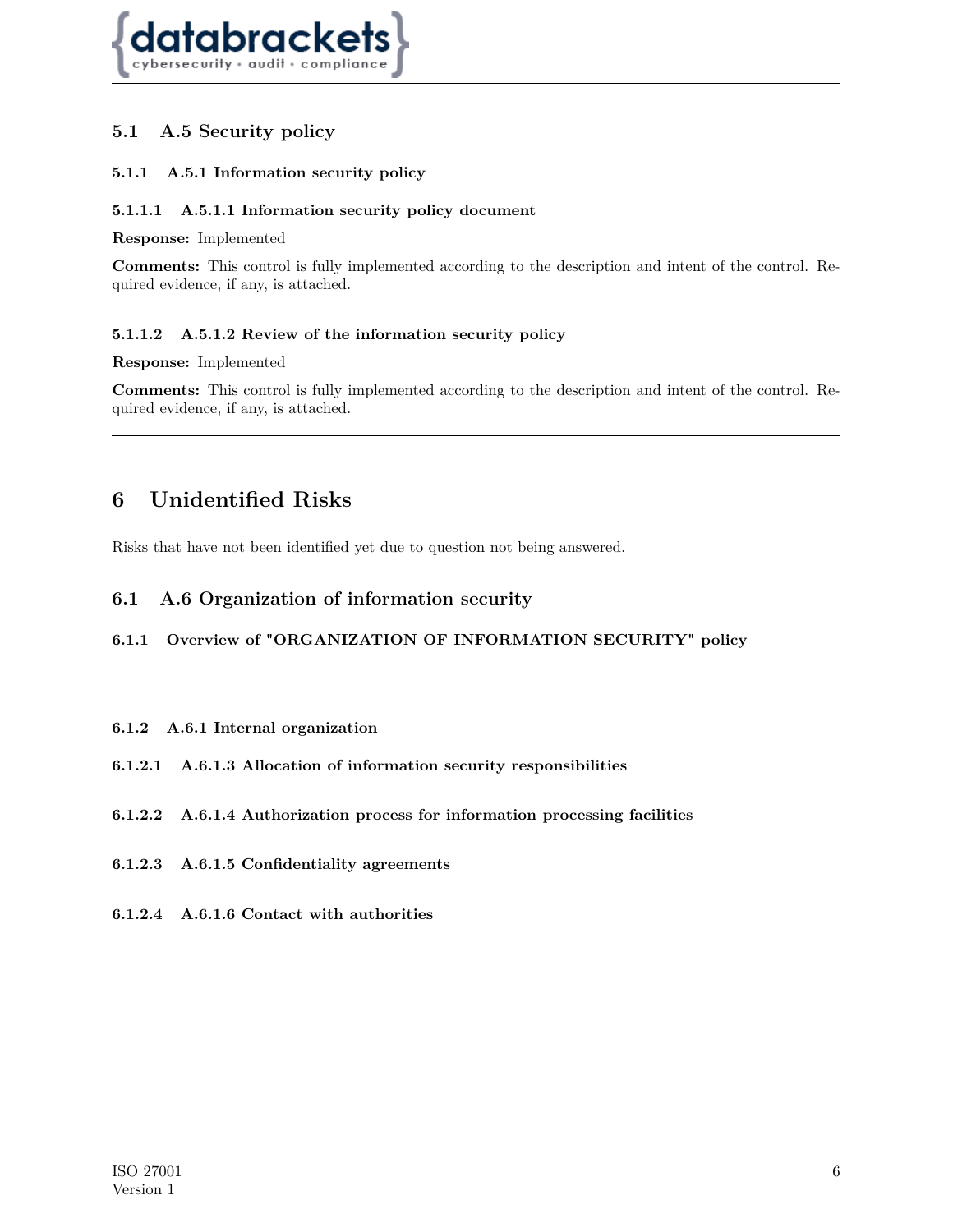

**6.1.2.5 A.6.1.7 Contact with special interest groups**

- **6.1.2.6 A.6.1.8 Independent review of information security**
- **6.1.3 A.6.2 External parties**
- **6.1.3.1 A.6.2.1 Identification of risks related to external parties**
- **6.1.3.2 A.6.2.2 Addressing security when dealing with customers**
- <span id="page-6-0"></span>**6.1.3.3 A.6.2.3 Addressing security in third party agreements**
- **6.2 A.7 Asset management**
- **6.2.1 Overview of "ASSET MANAGEMENT" policy**
- **6.2.2 A.7.1 Responsibility for assets**
- **6.2.2.1 A.7.1.1 Inventory of assets**
- **6.2.2.2 A.7.1.2 Ownership of assets**
- **6.2.2.3 A.7.1.3 Acceptable use of assets**
- **6.2.3 A.7.2 Information classification**
- **6.2.3.1 A.7.2.1 Classification guidelines**
- <span id="page-6-1"></span>**6.2.3.2 A.7.2.2 Information labelling and handling**
- **6.3 A.8 Human resources security**
- **6.3.1 Overview of "HUMAN RESOURCES SECURITY" policy**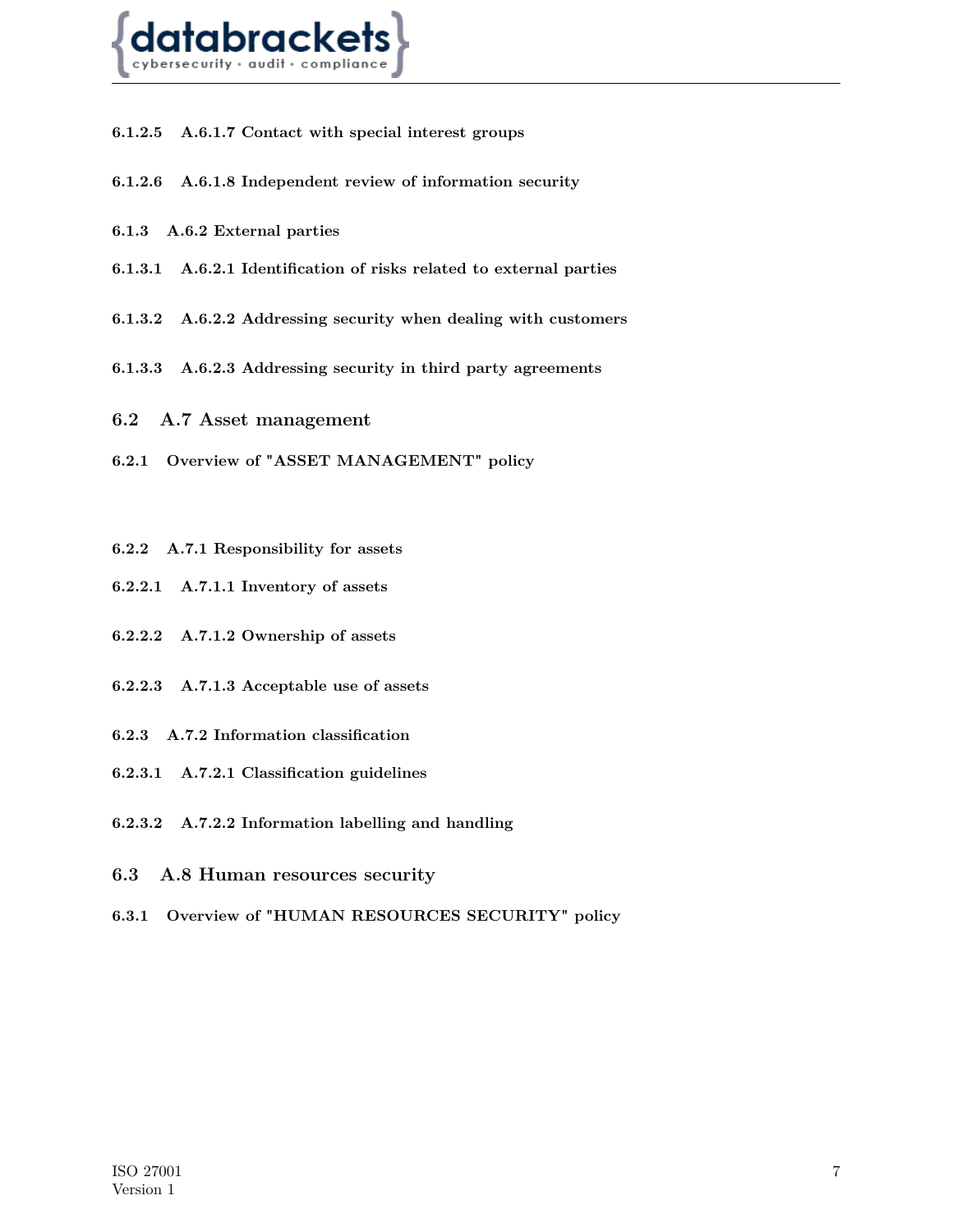

- **6.3.2 A.8.1 Prior to employment 4)**
- **6.3.2.1 A.8.1.1 Roles and responsibilities**
- **6.3.2.2 A.8.1.2 Screening**
- **6.3.2.3 A.8.1.3 Terms and conditions of employment**
- **6.3.3 A.8.2 During employment**
- **6.3.3.1 A.8.2.1 Management responsibilities**
- **6.3.3.2 A.8.2.2 Information security awareness, education and training**
- **6.3.3.3 A.8.2.3 Disciplinary process**
- **6.3.4 A.8.3 Termination or change of employment**
- **6.3.4.1 A.8.3.1 Termination responsibilities**
- **6.3.4.2 A.8.3.2 Return of assets**
- <span id="page-7-0"></span>**6.3.4.3 A.8.3.3 Removal of access rights**
- **6.4 A.9 Physical and environmental security**
- **6.4.1 Overview of "PHYSICAL AND ENVIRONMENTAL SECURITY" policy**
- **6.4.2 A.9.1 Secure areas**
- **6.4.2.1 A.9.1.1 Physical security perimeter**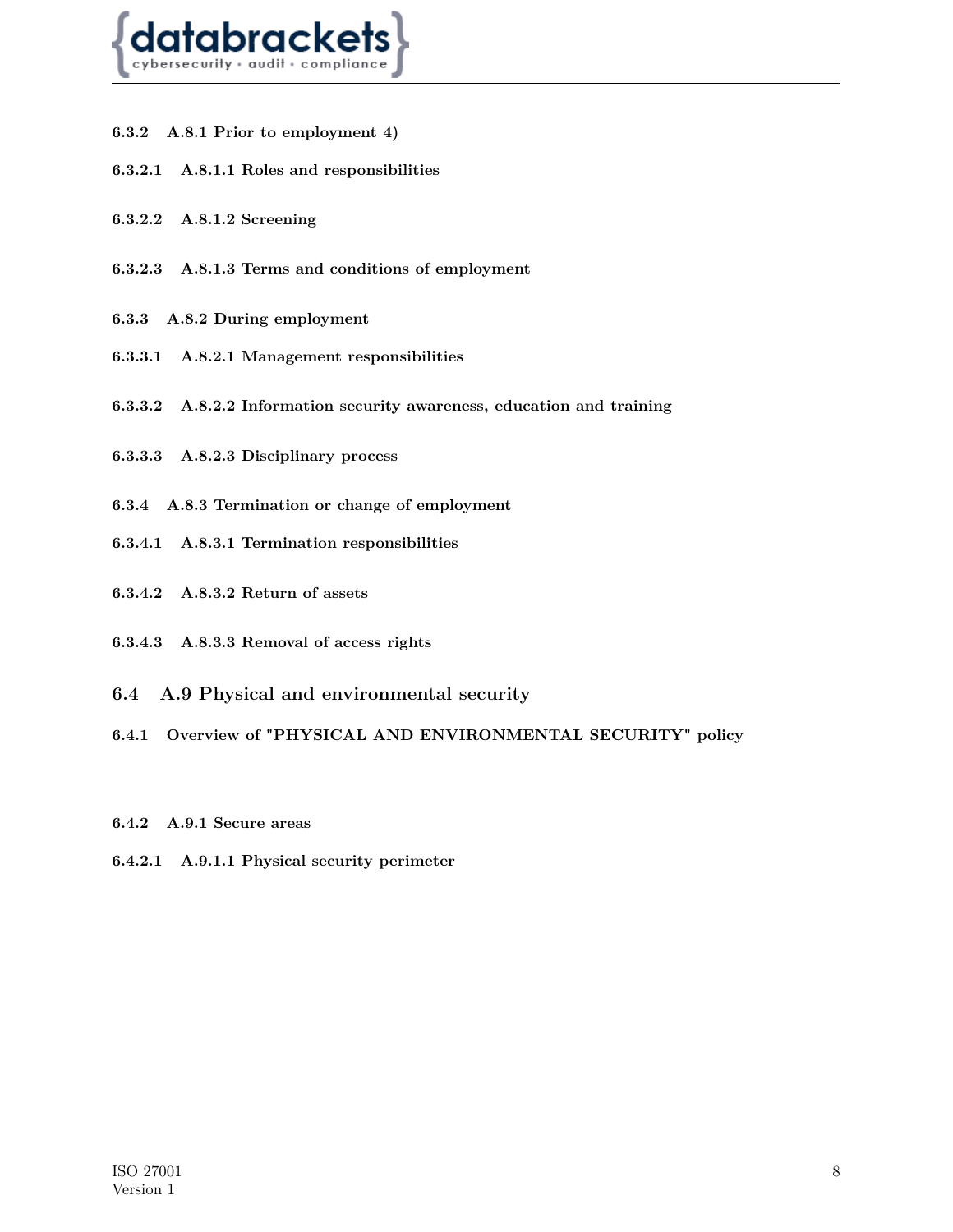

- **6.4.2.2 A.9.1.2 Physical entry controls**
- **6.4.2.3 A.9.1.3 Securing offices, rooms and facilities**
- **6.4.2.4 A.9.1.4 Protecting against external and environmental threats**
- **6.4.2.5 A.9.1.5 Working in secure areas**
- **6.4.2.6 A.9.1.6 Public access, delivery and loading areas**
- **6.4.3 A.9.2 Equipment security**
- **6.4.3.1 A.9.2.1 Equipment siting and protection**
- **6.4.3.2 A.9.2.2 Supporting utilities**
- **6.4.3.3 A.9.2.3 Cabling security**
- **6.4.3.4 A.9.2.4 Equipment maintenance**
- **6.4.3.5 A.9.2.5 Security of equipment off premises**
- **6.4.3.6 A.9.2.6 Secure disposal or re-use of equipment**
- <span id="page-8-0"></span>**6.4.3.7 A.9.2.7 Removal of property**
- **6.5 A.10 Communications and operations management**
- **6.5.1 Overview of "COMMUNICATIONS AND OPERATIONS MANAGEMENT" policy**
- **6.5.2 A.10.1 Operational procedures and responsibilities**
- **6.5.2.1 A.10.1.1 Documented operating procedures**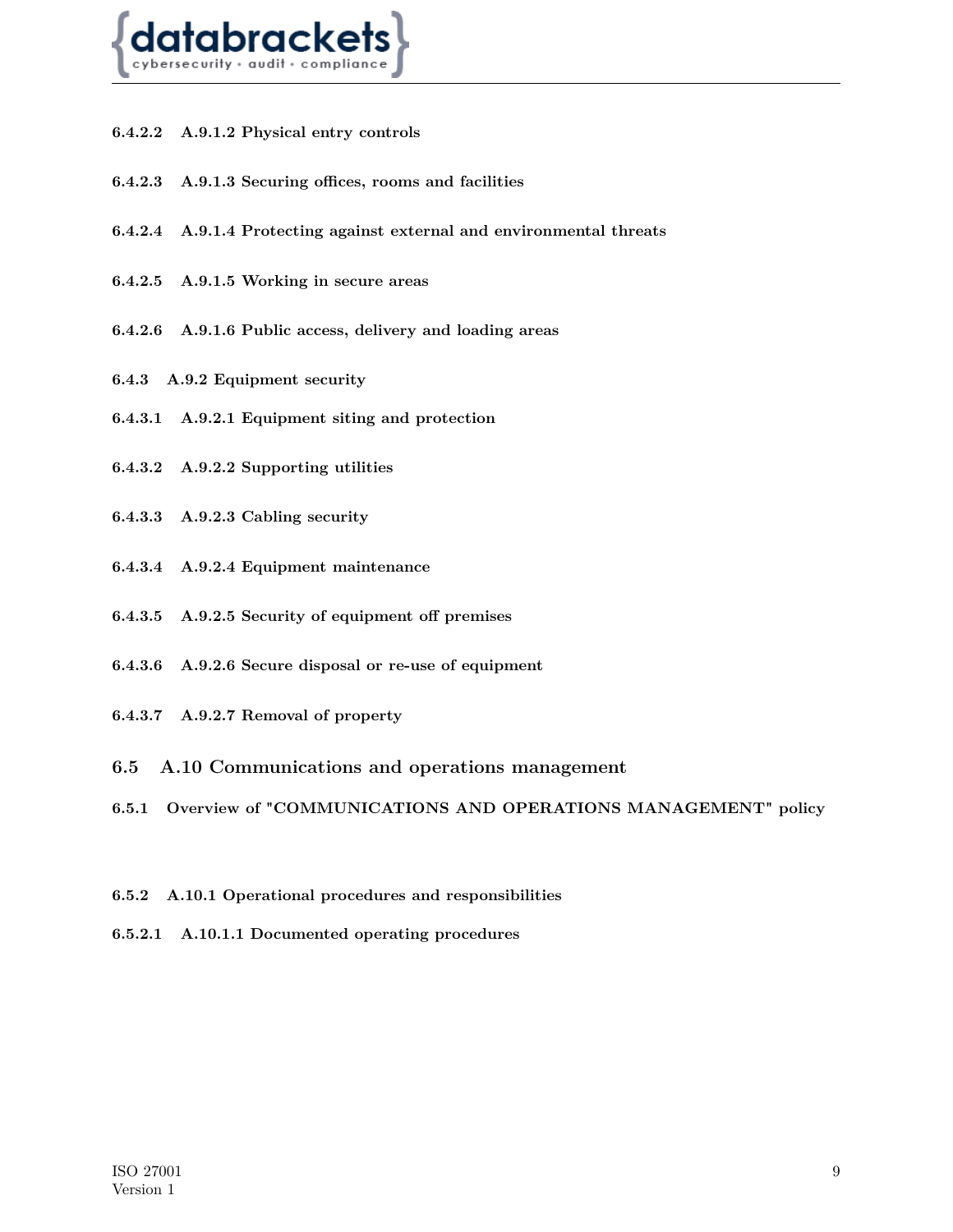

- **6.5.2.2 A.10.1.2 Change management**
- **6.5.2.3 A.10.1.3 Segregation of duties**
- **6.5.2.4 A.10.1.4 Separation of development, test and operational facilities**
- **6.5.3 A.10.2 Third party service delivery management**
- **6.5.3.1 A.10.2.1 Service delivery**
- **6.5.3.2 A.10.2.2 Monitoring and review of third party services**
- **6.5.3.3 A.10.2.3 Managing changes to third party services**
- **6.5.4 A.10.3 System planning and acceptance**
- **6.5.4.1 A.10.3.1 Capacity management**
- **6.5.4.2 A.10.3.2 System acceptance**
- **6.5.5 A.10.4 Protection against malicious and mobile code**
- **6.5.5.1 A.10.4.1 Controls against malicious code**
- **6.5.5.2 A.10.4.2 Controls against mobile code**
- **6.5.6 A.10.5 Back-up**
- **6.5.6.1 A.10.5.1 Information back-up**
- **6.5.7 A.10.6 Network security management**
- **6.5.7.1 A.10.6.1 Network controls**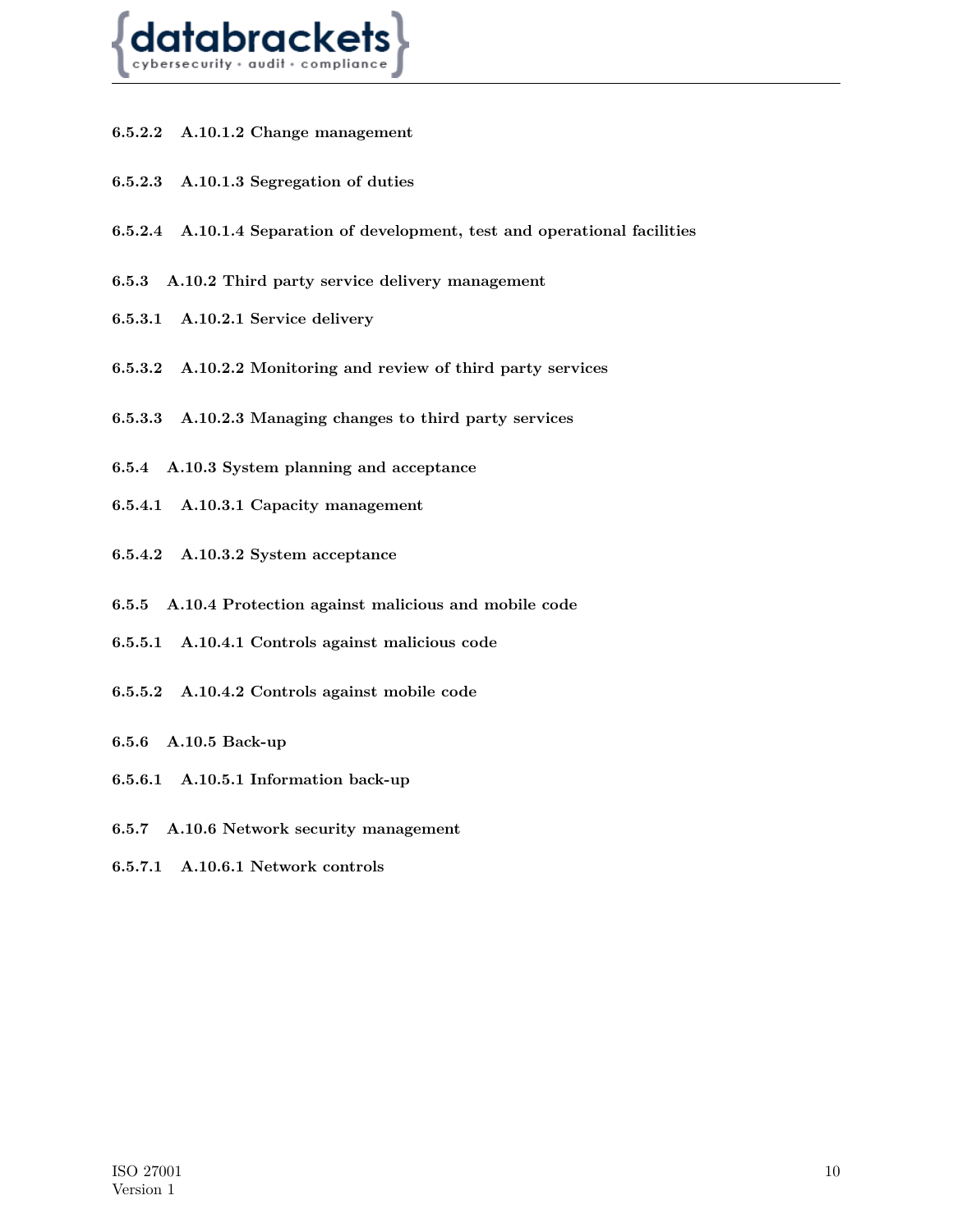

- **6.5.7.2 A.10.6.2 Security of network services**
- **6.5.8 A.10.7 Media handling**
- **6.5.8.1 A.10.7.1 Management of removable media**
- **6.5.8.2 A.10.7.2 Disposal of media**
- **6.5.8.3 A.10.7.3 Information handling procedures**
- **6.5.8.4 A.10.7.4 Security of system documentation**
- **6.5.9 A.10.8 Exchange of information**
- **6.5.9.1 A.10.8.1 Information exchange policies and procedures**
- **6.5.9.2 A.10.8.2 Exchange agreements**
- **6.5.9.3 A.10.8.3 Physical media in transit**
- **6.5.9.4 A.10.8.4 Electronic messaging**
- **6.5.9.5 A.10.8.5 Business information systems**
- **6.5.10 A.10.9 Electronic commerce services**
- **6.5.10.1 A.10.9.1 Electronic commerce**
- **6.5.10.2 A.10.9.2 On-line transactions**
- **6.5.10.3 A.10.9.3 Publicly available information**
- **6.5.11 A.10.10 Monitoring**
- **6.5.11.1 A.10.10.1 Audit logging**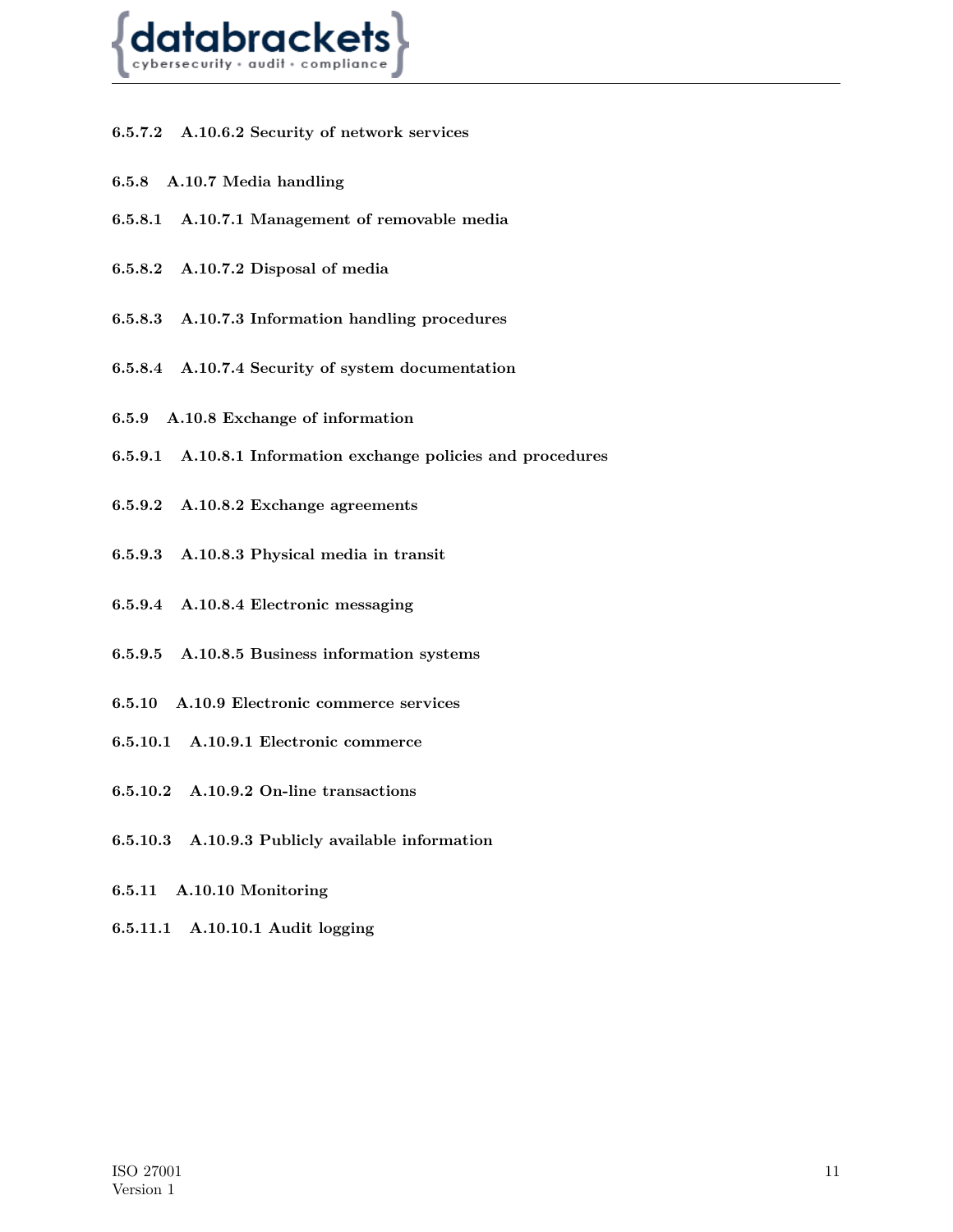

- **6.5.11.2 A.10.10.2 Monitoring system use**
- **6.5.11.3 A.10.10.3 Protection of log information**
- **6.5.11.4 A.10.10.4 Administrator and operator logs**
- **6.5.11.5 A.10.10.5 Fault logging**
- <span id="page-11-0"></span>**6.5.11.6 A.10.10.6 Clock synchronization**
- **6.6 A.11 Access control**
- **6.6.1 Overview of "ACCESS CONTROL" Policy**
- **6.6.2 A.11.1 Business requirement for access control**
- **6.6.2.1 A.11.1.1 Access control policy**
- **6.6.3 A.11.2 User access management**
- **6.6.3.1 A.11.2.1 User registration**
- **6.6.3.2 A.11.2.2 Privilege management**
- **6.6.3.3 A.11.2.3 User password management**
- **6.6.3.4 A.11.2.4 Review of user access rights**
- **6.6.4 A.11.3 User responsibilities**
- **6.6.4.1 A.11.3.1 Password use**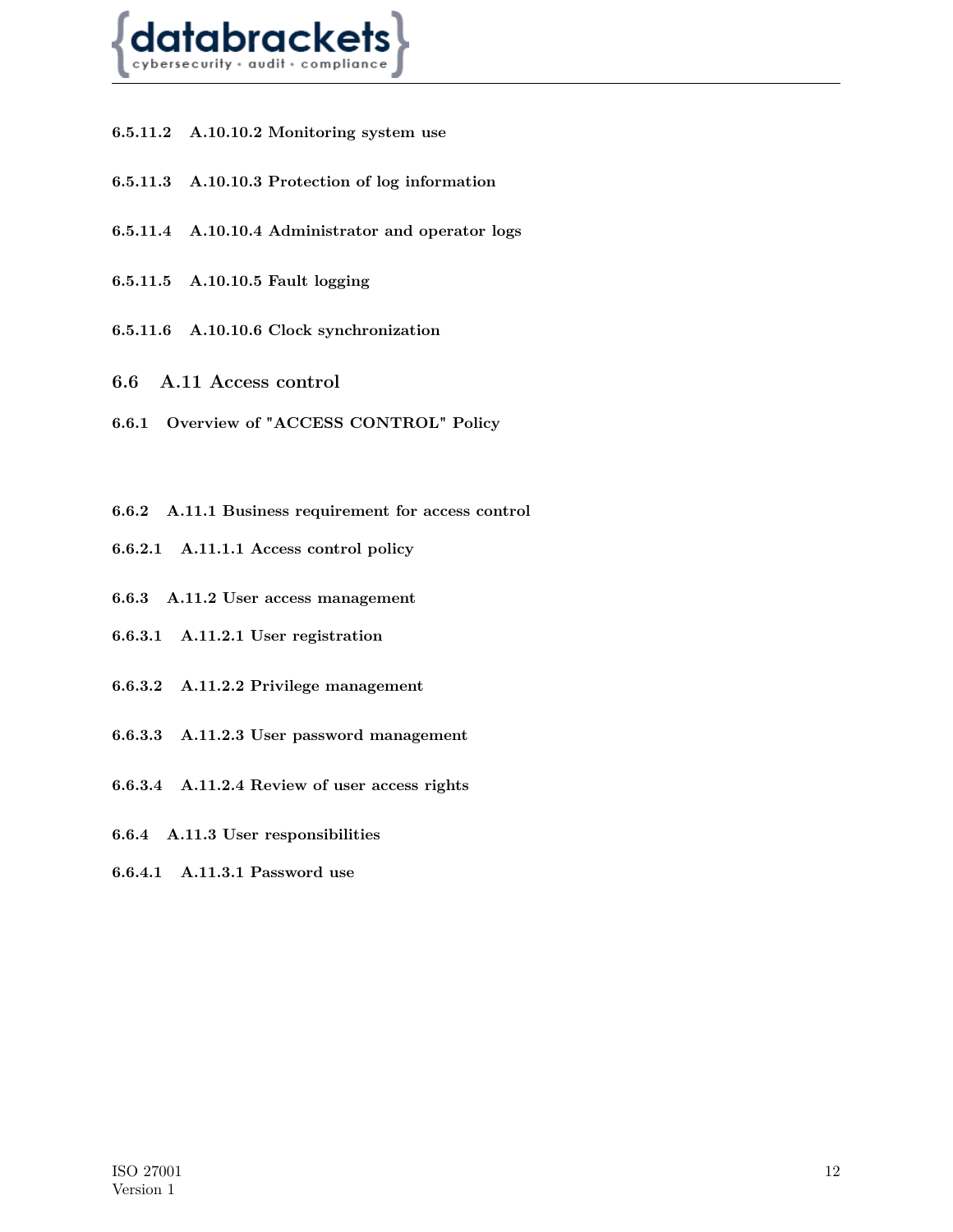

- **6.6.4.2 A.11.3.2 Unattended user equipment**
- **6.6.4.3 A.11.3.3 Clear desk and clear screen policy**
- **6.6.5 A.11.4 Network access control**
- **6.6.5.1 A.11.4.1 Policy on use of network services**
- **6.6.5.2 A.11.4.2 User authentication for external connections**
- **6.6.5.3 A.11.4.3 Equipment identification in networks**
- **6.6.5.4 A.11.4.4 Remote diagnostic and configuration port protection**
- **6.6.5.5 A.11.4.5 Segregation in networks**
- **6.6.5.6 A.11.4.6 Network connection control**
- **6.6.5.7 A.11.4.7 Network routing control**
- **6.6.6 A.11.5 Operating system access control**
- **6.6.6.1 A.11.5.1 Secure log-on procedures**
- **6.6.6.2 A.11.5.2 User identification and authentication**
- **6.6.6.3 A.11.5.3 Password management system**
- **6.6.6.4 A.11.5.4 Use of system utilities**
- **6.6.6.5 A.11.5.5 Session time-out**
- **6.6.6.6 A.11.5.6 Limitation of connection time**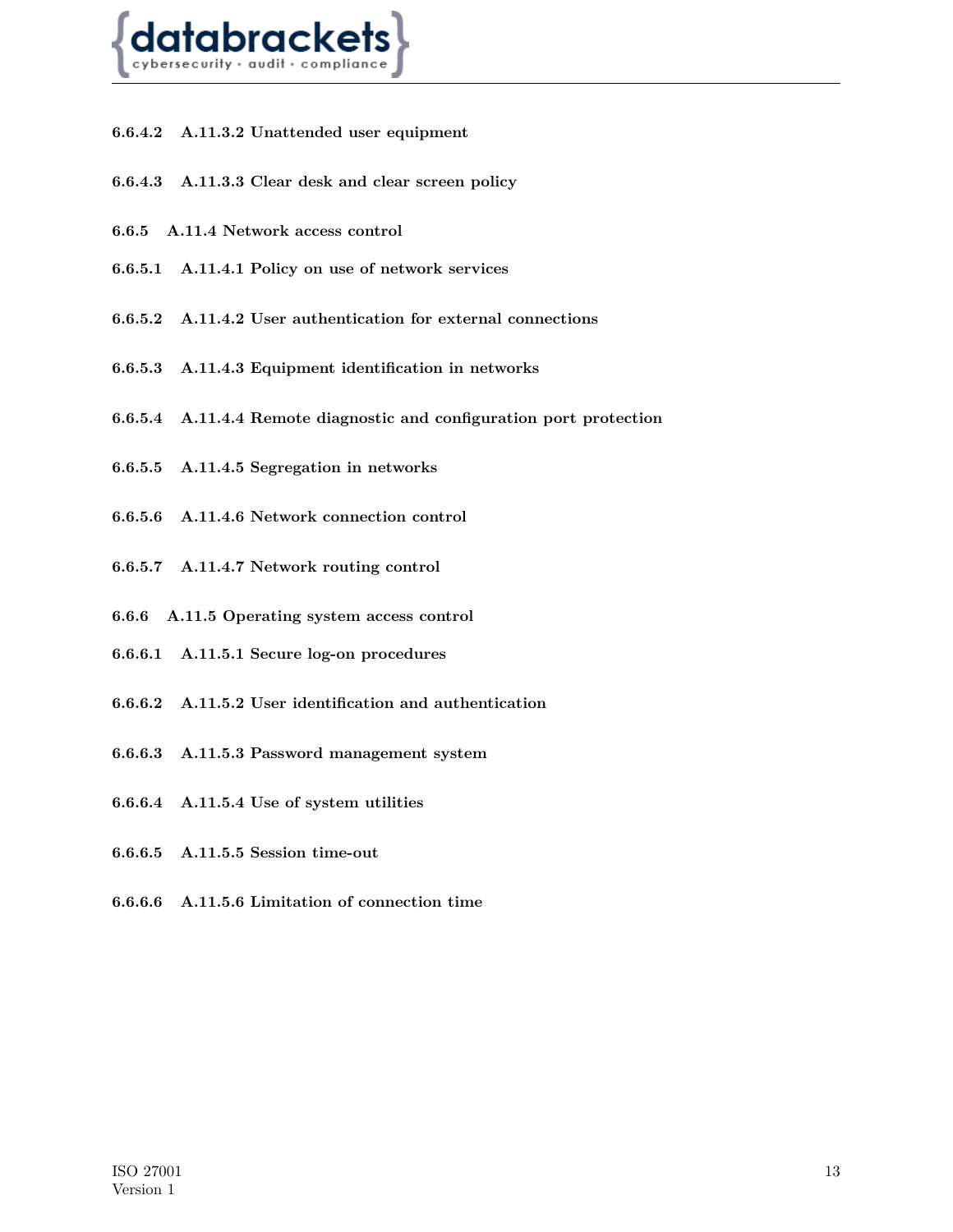

- **6.6.7 A.11.6 Application and information access control**
- **6.6.7.1 A.11.6.1 Information access restriction**
- **6.6.7.2 A.11.6.2 Sensitive system isolation**
- **6.6.8 A.11.7 Mobile computing and teleworking**
- **6.6.8.1 A.11.7.1 Mobile computing and communications**
- <span id="page-13-0"></span>**6.6.8.2 A.11.7.2 Teleworking**
- **6.7 A.12 Information systems acquisition, development and maintenance**
- **6.7.1 Overview of "INFORMATION SYSTEMS ACQUISITION, DEVELOPMENT AND MAINTENANCE" policy**
- **6.7.2 A.12.1 Security requirements of information systems**
- **6.7.2.1 A.12.1.1 Security requirements analysis and specification**
- **6.7.3 A.12.2 Correct processing in applications**
- **6.7.3.1 A.12.2.1 Input data validation**
- **6.7.3.2 A.12.2.2 Control of internal processing**
- **6.7.3.3 A.12.2.3 Message integrity**
- **6.7.3.4 A.12.2.4 Output data validation**
- **6.7.4 A.12.3 Cryptographic controls**
- **6.7.4.1 A.12.3.1 Policy on the use of cryptographic controls**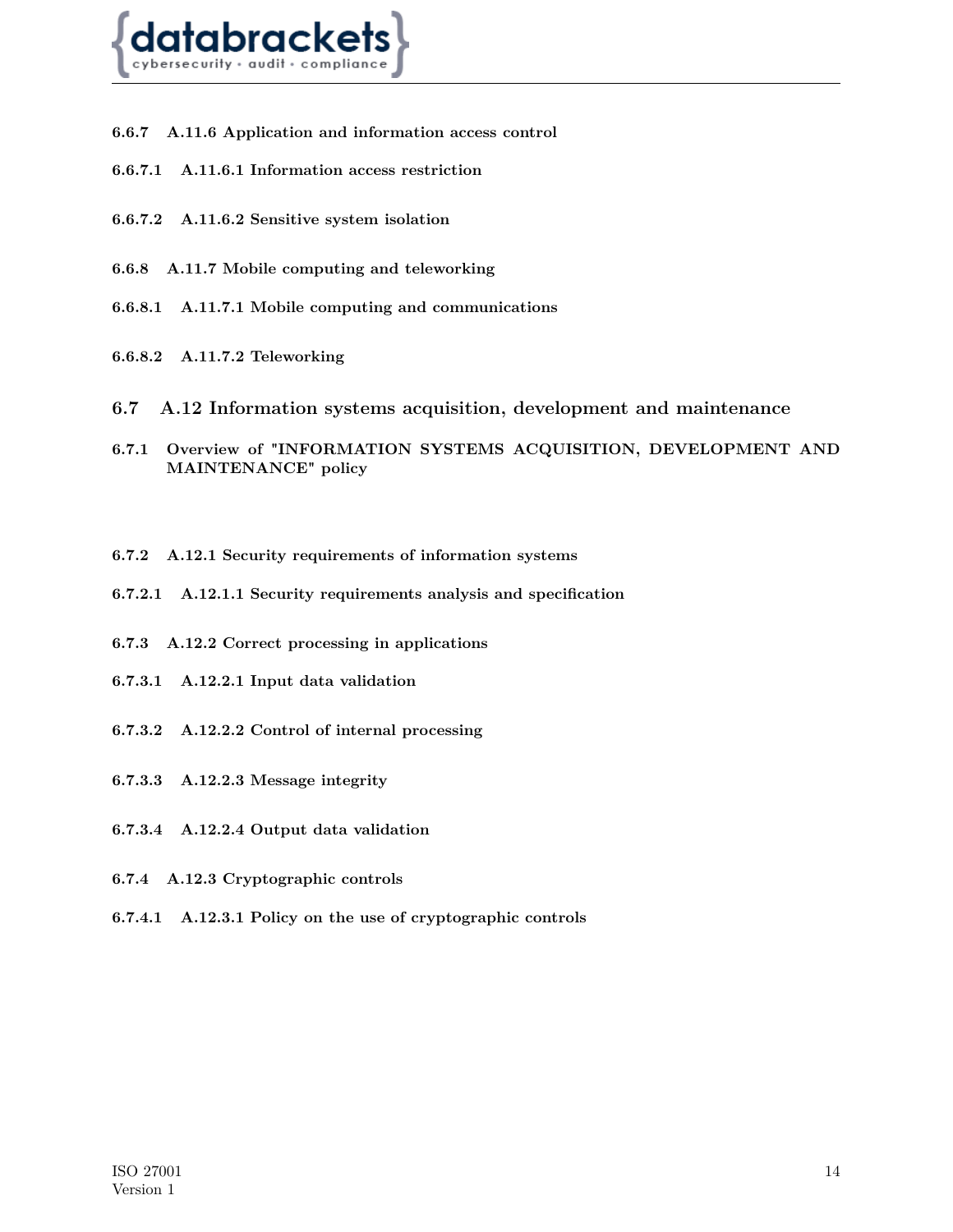

- **6.7.4.2 A.12.3.2 Key management**
- **6.7.5 A.12.4 Security of system files**
- **6.7.5.1 A.12.4.1 Control of operational software**
- **6.7.5.2 A.12.4.2 Protection of system test data**
- **6.7.5.3 A.12.4.3 Access control to program source code**
- **6.7.6 A.12.5 Security in development and support processes**
- **6.7.6.1 A.12.5.1 Change control procedures**
- **6.7.6.2 A.12.5.2 Technical review of applications after operating system changes**
- **6.7.6.3 A.12.5.3 Restrictions on changes to software packages**
- **6.7.6.4 A.12.5.4 Information leakage**
- **6.7.6.5 A.12.5.5 Outsourced software development**
- **6.7.7 A.12.6 Technical Vulnerability Management**
- <span id="page-14-0"></span>**6.7.7.1 A.12.6.1 Control of technical vulnerabilities**
- **6.8 A.13 Information security incident management**
- **6.8.1 Overview of "INFORMATION SECURITY INCIDENT MANAGEMENT" policy**
- **6.8.2 A.13.1 Reporting information security events and weaknesses**
- **6.8.2.1 A.13.1.1 Reporting information security events**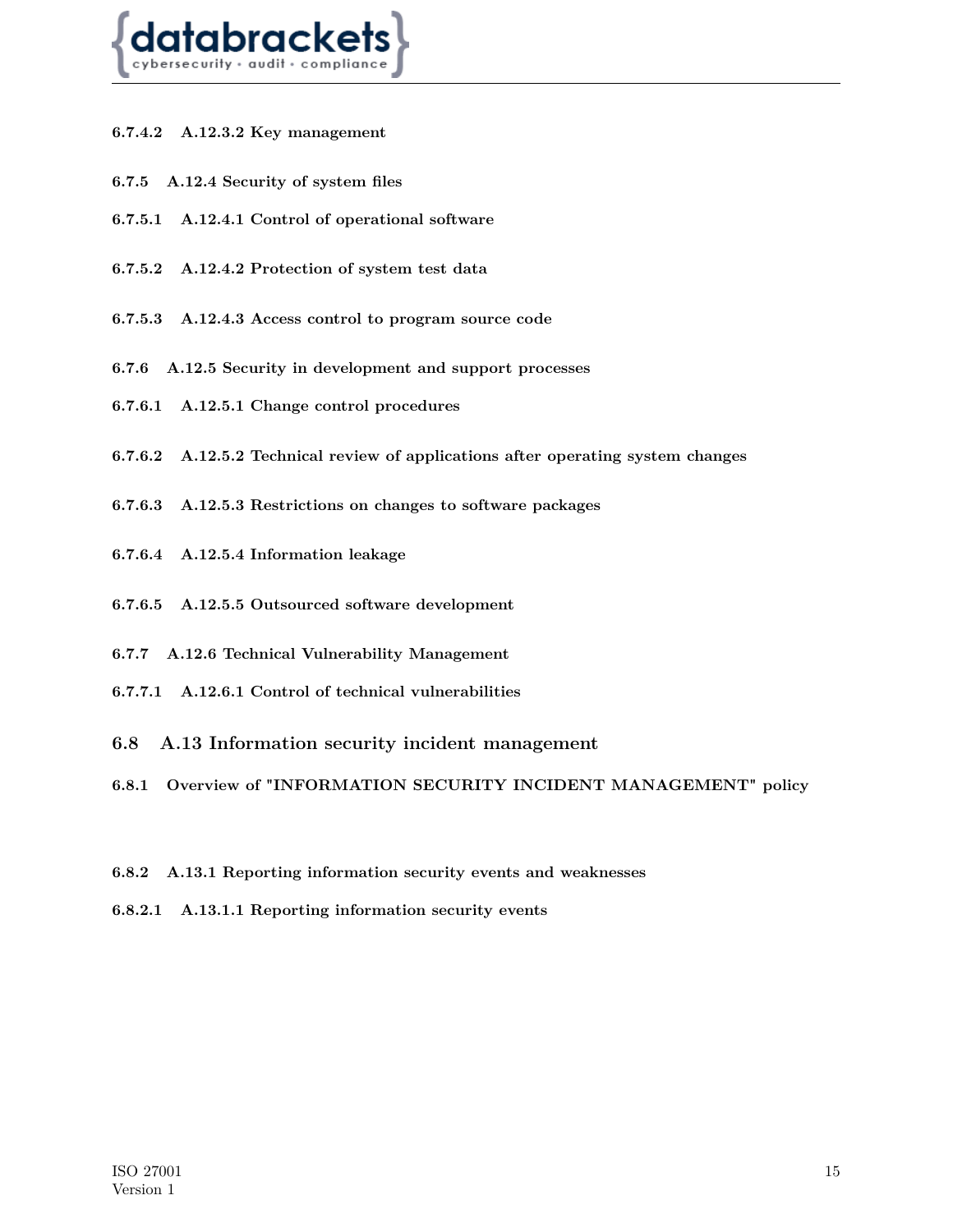

- **6.8.2.2 A.13.1.2 Reporting security weaknesses**
- **6.8.3 A.13.2 Management of information security incidents and improvements**
- **6.8.3.1 A.13.2.1 Responsibilities and procedures**
- **6.8.3.2 A.13.2.2 Learning from information security incidents**
- <span id="page-15-0"></span>**6.8.3.3 A.13.2.3 Collection of evidence**
- **6.9 A.14 Business continuity management**

**6.9.1 Overview of "BUSINESS CONTINUITY MANAGEMENT" policy**

**6.9.2 A.14.1 Information security aspects of business continuity management**

**6.9.2.1 A.14.1.1 Including information security in the business continuity management process**

- **6.9.2.2 A.14.1.2 Business continuity and risk assessment**
- **6.9.2.3 A.14.1.3 Developing and implementing continuity plans including information security**
- **6.9.2.4 A.14.1.4 Business continuity planning framework**
- <span id="page-15-1"></span>**6.9.2.5 A.14.1.5 Testing, maintaining and reassessing business continuity plans**
- **6.10 A.15 Compliance**
- **6.10.1 Overview of "COMPLIANCE" policy**